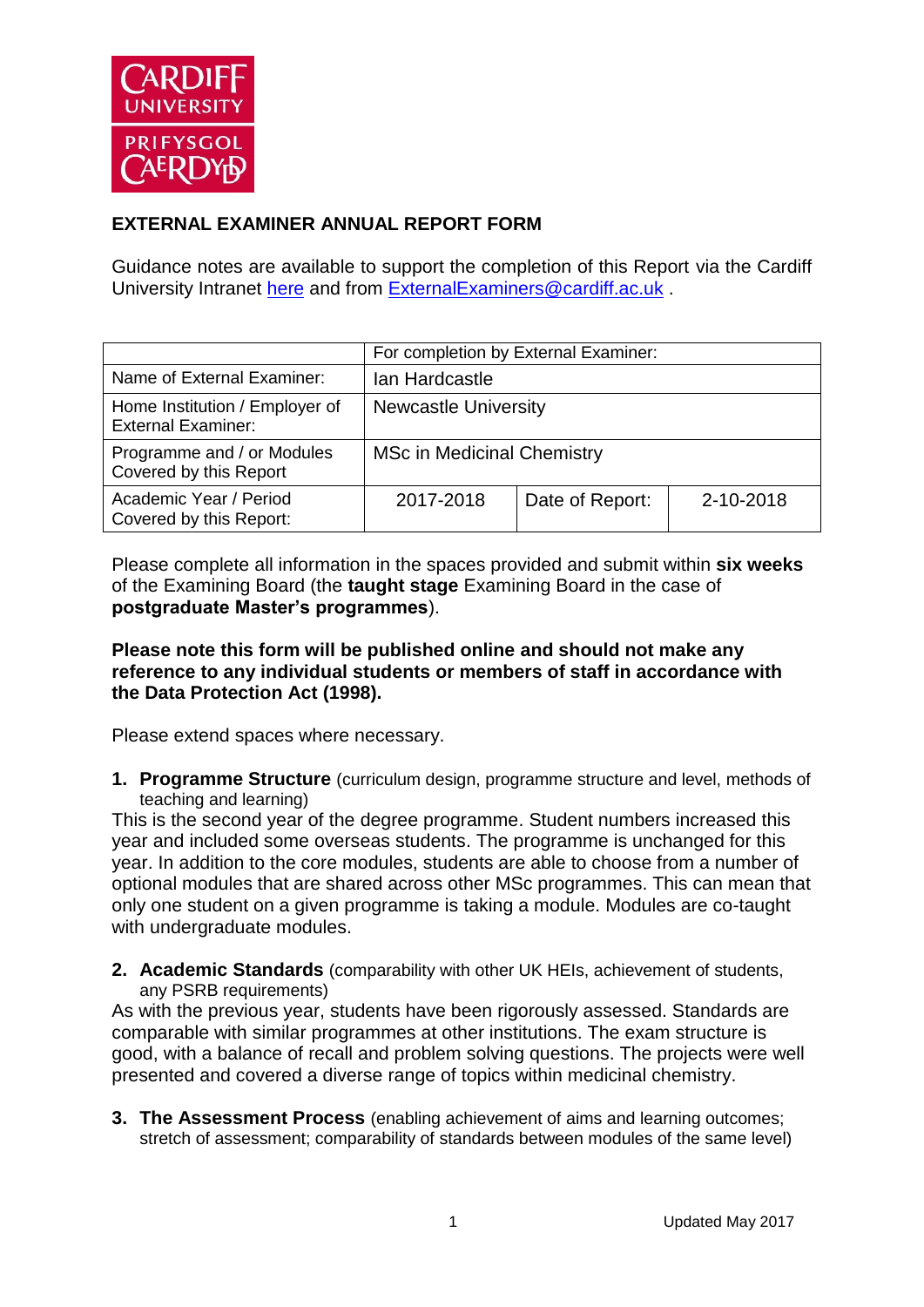The assessment for taught ten credit modules is by exam alone. This is appropriate for the material, but greater care is needed in the preparation of students unfamiliar with the system to avoid poor results and resit examinations and the possibility of having to retake the year. This year there was a dramatic improvement for many of the resit examinations suggesting that the initial failures were due to unfamiliarity with the style of questions and marking regime.

Similarly, for modules with in-course assessment opportunities should be given for feedback and advice on draft written work or presentations prior to the assessment process.

The projects are double marked prior to a viva, however, the returned mark sheet does not give details of the individual markers' assessment. Instead an agreed mark is reached after discussion between the markers. An alternative marking scheme has been adopted for MChem projects that does give this detail and should be adopted for this degree programme.

Moderation of external project supervisors laboratory mark should be considered so that they fall into the accepted mark range.

## **4. Year-on-Year Comments**

The programme has benefitted from increase student numbers this year (10 overall).

- **5. Preparation for the role of External Examiner (for new External Examiners only)** (appropriateness of briefing provided, visits to School, programme handbooks and supporting information)
- **6. Noteworthy Practice and Enhancement** (good and innovative practice in learning, teaching and assessment; opportunities for enhancement of learning opportunities)

The project component covers a diverse range of topics in exciting areas of medicinal and biological chemistry. This includes the opportunity to work in external collaborators laboratories.

**7. Appointment Overview (for retiring External Examiners only)** (significant changes in standards, programme/discipline developments, implementation of recommendations, further areas of work)

## **8. Annual Report Checklist**

Please include appropriate comments within Sections 1-7 above for any answer of 'No'.

|     |                                                                                                                    | <b>Yes</b><br>(Y) | <b>No</b><br>(N) | N/A<br>(N/A) |
|-----|--------------------------------------------------------------------------------------------------------------------|-------------------|------------------|--------------|
|     | <b>Programme/Course Information</b>                                                                                |                   |                  |              |
| 8.1 | Did you receive sufficient information about the Programme and<br>its contents, learning outcomes and assessments? |                   |                  |              |
| 8.2 | Were you asked to comment on any changes to the assessment                                                         |                   |                  | n/a          |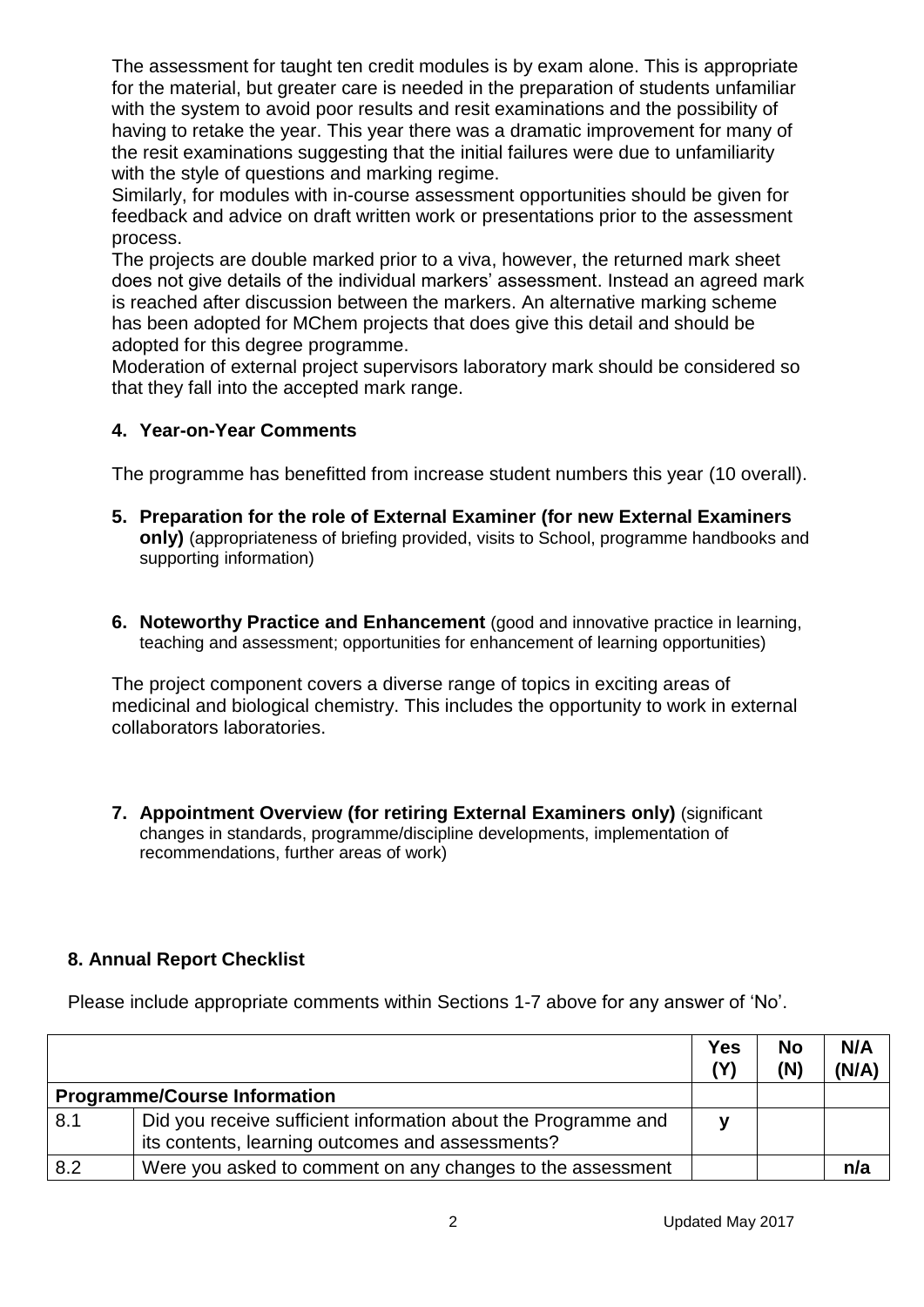|                                                      | of the Programme?                                                                                                                                                                                                                                                                                                 |   |   |     |
|------------------------------------------------------|-------------------------------------------------------------------------------------------------------------------------------------------------------------------------------------------------------------------------------------------------------------------------------------------------------------------|---|---|-----|
| <b>Draft Examination Question Papers</b>             |                                                                                                                                                                                                                                                                                                                   |   |   |     |
| 8.3                                                  | Were you asked to approve all examination papers contributing<br>to the final award?                                                                                                                                                                                                                              | У |   |     |
| 8.4                                                  | Were the nature, spread and level of the questions appropriate?                                                                                                                                                                                                                                                   | y |   |     |
| 8.5                                                  | Were suitable arrangements made to consider your comments?                                                                                                                                                                                                                                                        | y |   |     |
|                                                      | <b>Marking Examination Scripts</b>                                                                                                                                                                                                                                                                                |   |   |     |
| 8.6                                                  | Did you receive a sufficient number of scripts to be able to assess<br>whether the internal marking and classifications were appropriate<br>and consistent?                                                                                                                                                       | y |   |     |
| 8.7                                                  | Was the general standard and consistency of marking<br>appropriate?                                                                                                                                                                                                                                               | У |   |     |
| 8.8                                                  | Were the scripts marked in such a way as to enable you to see<br>the reasons for the award of given marks?                                                                                                                                                                                                        | y |   |     |
| 8.9                                                  | Were you satisfied with the standard and consistency of marking<br>applied by the internal examiners?                                                                                                                                                                                                             | y |   |     |
| 8.10                                                 | In your judgement, did you have the opportunity to examine a<br>sufficient cross-section of candidates' work contributing to the<br>final assessment?                                                                                                                                                             | y |   |     |
|                                                      | <b>Coursework and Practical Assessments</b>                                                                                                                                                                                                                                                                       |   |   |     |
| 8.11                                                 | Was the choice of subjects for coursework and / or practical<br>assessments appropriate?                                                                                                                                                                                                                          | y |   |     |
| 8.12                                                 | Were you afforded access to an appropriate sample of<br>coursework and / or practical assessments?                                                                                                                                                                                                                | y |   |     |
| 8.13                                                 | Was the method and general standard of assessment<br>appropriate?                                                                                                                                                                                                                                                 | y |   |     |
| 8.14                                                 | Is sufficient feedback provided to students on their assessed<br>work?                                                                                                                                                                                                                                            | y |   |     |
|                                                      | <b>Clinical Examinations (if applicable)</b>                                                                                                                                                                                                                                                                      |   |   |     |
| 8.15                                                 | Were satisfactory arrangements made for the conduct of clinical<br>assessments?                                                                                                                                                                                                                                   |   |   | n/a |
|                                                      | <b>Sampling of Work</b>                                                                                                                                                                                                                                                                                           |   |   |     |
| 8.16                                                 | Were you afforded sufficient time to consider samples of<br>assessed work?                                                                                                                                                                                                                                        | У |   |     |
|                                                      | <b>Examining Board Meeting</b>                                                                                                                                                                                                                                                                                    |   |   |     |
| 8.17                                                 | Were you able to attend the Examining Board meeting?                                                                                                                                                                                                                                                              | У |   |     |
| 8.18                                                 | Was the Examining Board conducted properly, in accordance with<br>established procedures and to your satisfaction?                                                                                                                                                                                                | y |   |     |
| 8.19                                                 | Cardiff University recognises the productive contribution of<br>External Examiners to the assessment process and, in particular,<br>to the work of the Examining Board. Have you had adequate<br>opportunities to discuss the Programme and any outstanding<br>concerns with the Examining Board or its officers? | y |   |     |
| <b>Joint Examining Board Meeting (if applicable)</b> |                                                                                                                                                                                                                                                                                                                   |   |   |     |
| 8.20                                                 | Did you attend a Composite Examining Board, i.e. one convened<br>to consider the award of Joint Honours degrees?                                                                                                                                                                                                  |   | n |     |
| 8.21                                                 | If so, were you made aware of the procedures and conventions<br>for the award of Joint Honours degrees?                                                                                                                                                                                                           |   |   | n/a |